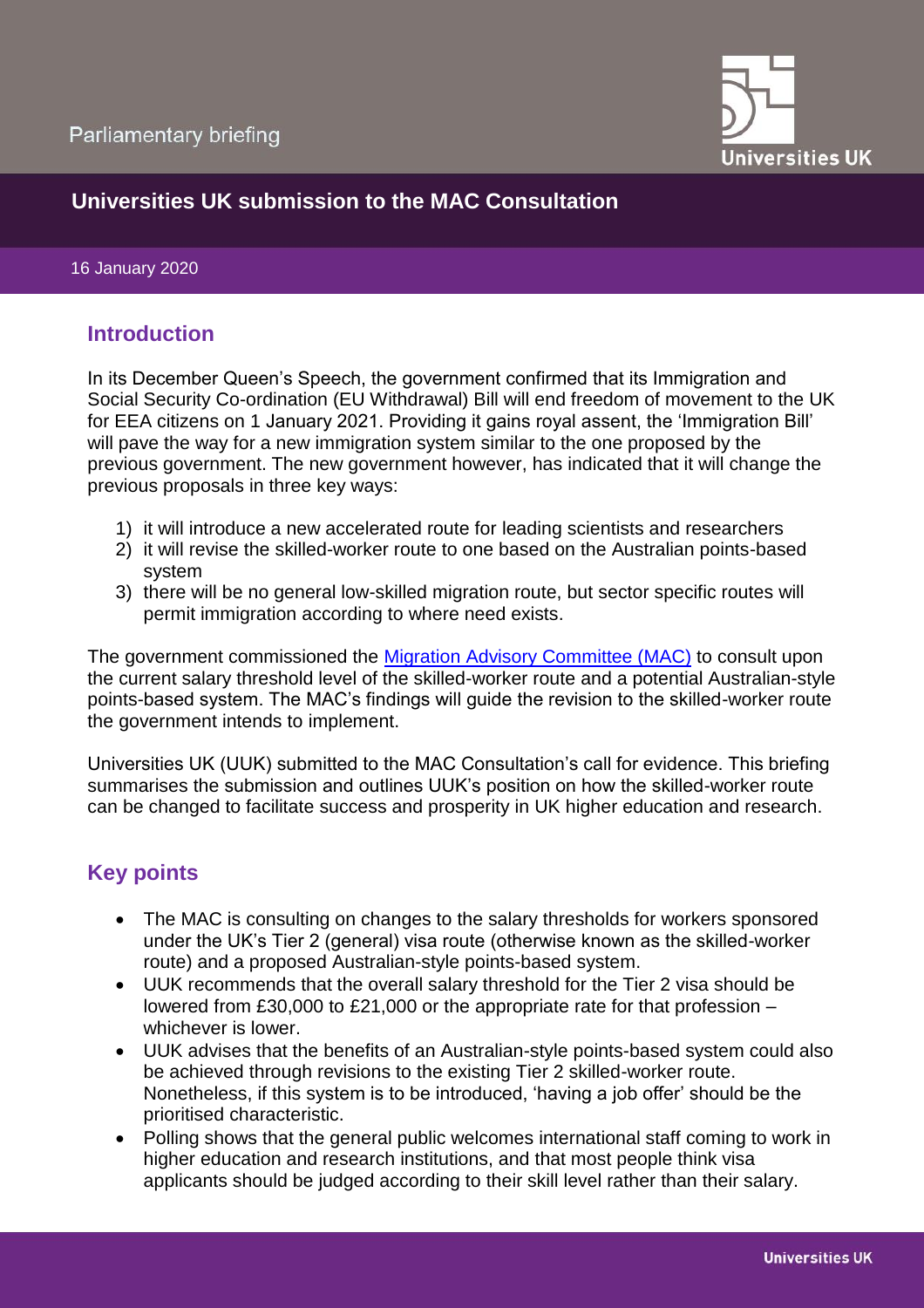### **Background**

The MAC was originally commissioned to review the salary threshold level for the Tier 2 (general) visa. The Tier 2 visa is currently the main route for non-EEA nationals to gain permission to work in a skilled profession in the UK. It requires most applicants to receive a job offer with a salary either above £30,000 or the 'appropriate-rate' (the lower quartile salary) for their profession – whichever is higher.

The existing £30,000 overall salary threshold is based on a previous recommendation from the MAC in 2018. The MAC suggested that after leaving the EU, this salary threshold requirement should apply equally to visa applicants from inside and outside the EU. In June 2019, the MAC was asked by the then Home Secretary, Sajid Javid, to look again at this salary threshold more generally and to pay close attention to possible variations or exceptions to the overall threshold that should be introduced or maintained.

The MAC has since been asked by the Home Office to also evaluate how an Australianstyle points-based system could work if applied to the UK. UUK's submission responded to both of these areas of consultation, although it is now likely that the MAC's recommendations on a points-based system will inform the government's new skilledworker visa.

## **UK higher education's international workforce**

UK universities have a world-leading reputation for teaching and research. 18 of the country's universities rank in the world's top 100, 76% of UK research is ranked as 'excellent or world-leading', and the UK is the second most popular destination for international students. The global outlook of the UK's universities is a vital part of their success, particularly their capacity to attract talent from across the world. **International staff and students contribute to the UK's world-class reputation**.

- One in five academic and professional staff in UK universities come from outside the UK.
- International staff make up nearly a third of the total academic workforce in higher education institutions. 18% are from the EU, 13% from outside of the EU.
- The number of international staff has increased as the nation's higher education sector has grown its reputation. EU staff members increased by 44% between 2012 and 2018, and non-EU staff numbers by 25%.
- The proportion of international staff and students at a university is a measure in most major global rankings, meaning international staff and students contribute to the UK's international reputation directly by choosing to work and study in the UK.

It is imperative that any change to immigration rules in the UK allow universities to attract the talented staff they require to maintain their reputation.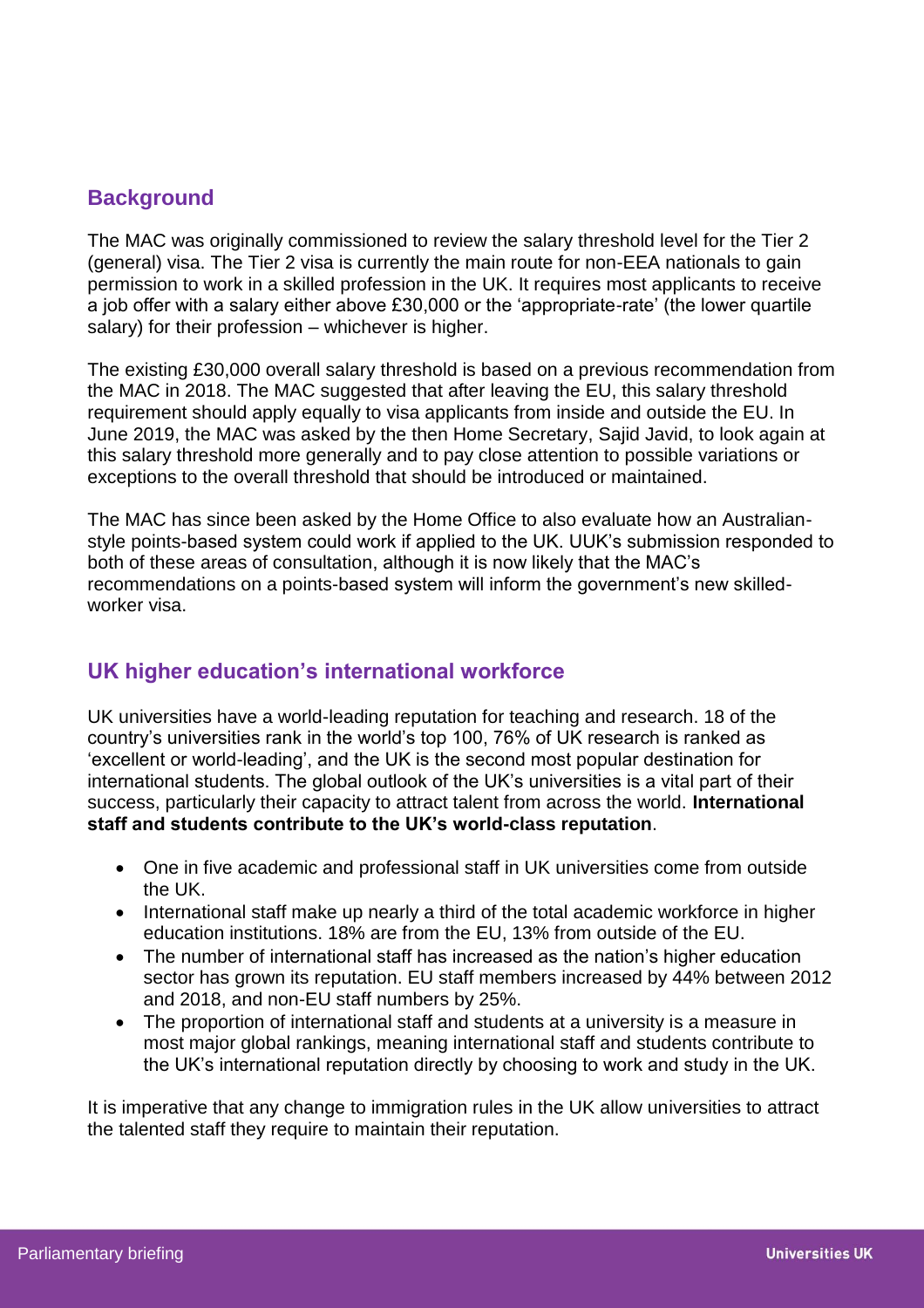# **Salary threshold**

The existing system which sets a salary threshold of £30,000 or the appropriate rate – whichever is higher - can prove restrictive in attracting highly-skilled individuals who make an important contribution to UK higher education institutions. UUK welcomed the lowering of the skill-level for sponsorship, as previously recommended by the MAC, but the salary threshold must be lowered proportionally to support recruitment of individuals with highly valuable skills and knowledge.

**The current salary threshold is a poor indicator of an employee's skill level or contribution to their institution.** The current threshold, if maintained, would have a negative impact on universities' ability to recruit sufficient support staff such as technicians and language assistants. Support staff are invaluable to teaching and research activities at universities, and there is a high proportion of EU citizens in those roles.

- The median salary for most technician level roles is well below the £30,000 salary threshold. For instance, the average salary for a UK science, engineering and product technician is £25,941.
- Despite technician level roles being classified as medium-skilled, a significant proportion of individuals in these roles are educated and qualified to a much higher level. In 2017, nearly 90% of EU and non-EU technicians were educated to bachelor's degree level and above, and 25% held PhDs.
- There is a shortage of technicians in the current system, especially in STEM areas. It is estimated that there is a shortage of graduate-level technicians of 59,000 in the engineering industry alone, and forecasts suggest that UK industry needs to recruit around 70,000 new technicians a year just to replace those retiring.

The current threshold also excludes early-career researchers. Many of these are in entrylevel roles and earn below the £30,000 salary threshold. While there is a lower 'entry-level' threshold for applicants under the age of 26, early career researchers often do not qualify for this as they spend a significant amount of time obtaining postgraduate and doctoral degrees.

Based on this evidence, **UUK believes the current overall Tier 2 salary threshold level is too high.** The threshold of £30,000 or the appropriate rate, whichever is higher, means that many skilled workers may be ineligible for sponsorship even with job offers paying above the average salary for that profession. The overall salary threshold is inappropriate for non-EEA applicants at present and will be inappropriate for applicants from the EU in the future.

**The minimum salary threshold should be lowered to £21,000 or the appropriate rate for that occupation – whichever is lower.** £21,000 is around the lower quartile salary for most academic areas which support staff work in. Setting the salary threshold at this lower level will permit higher education and research institutions to attract all the technical staff they need from outside of the UK, particularly in areas where there are either skills shortages or traditionally high levels of EEA employees.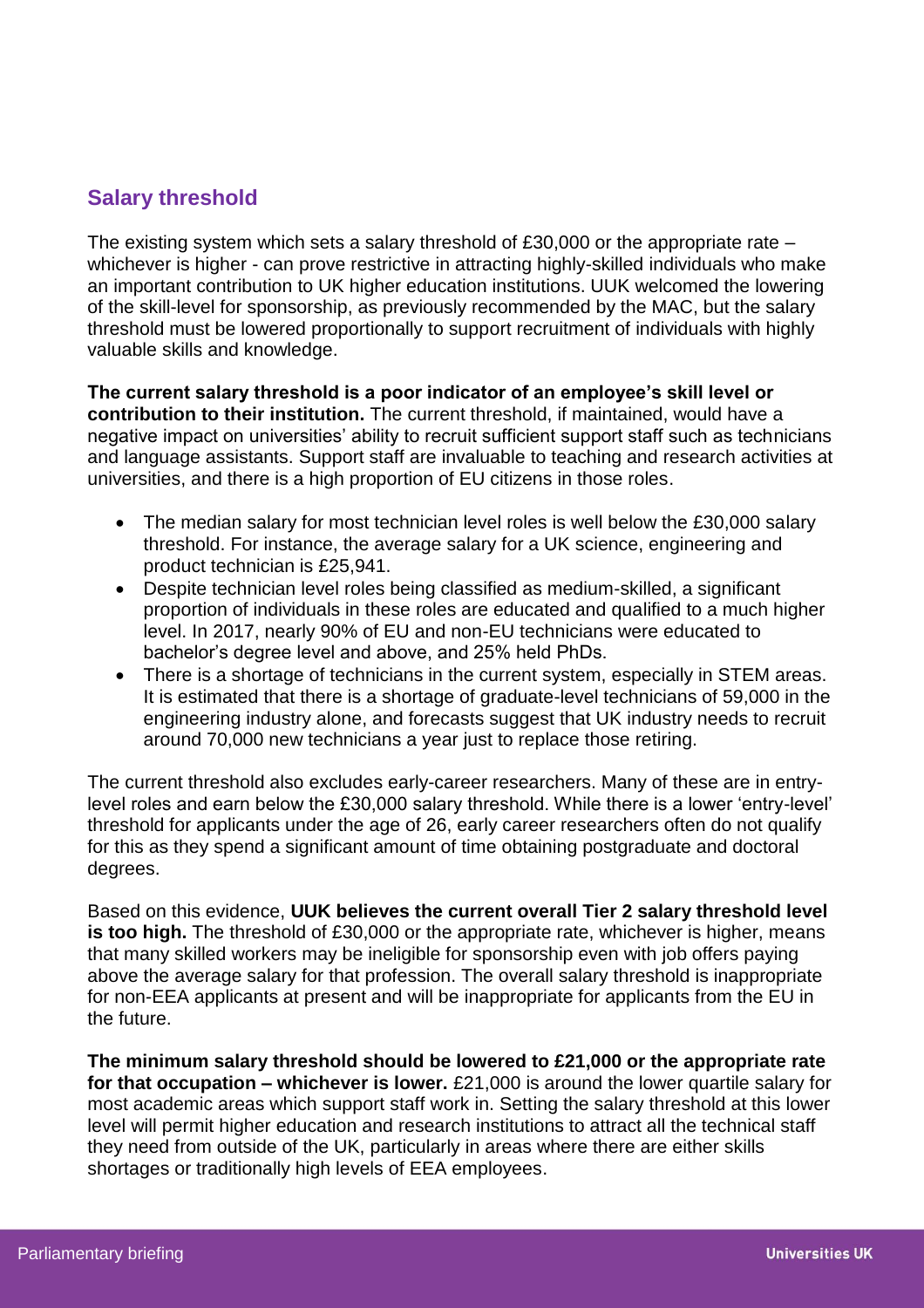UUK also evaluated a range of possible variations and exceptions to the overall threshold.

- There should be no salary requirement for EU-nationals and non-EU nationals coming to the UK to work in occupations that are on the Shortage Occupation List, so that UK labour market shortages can be easily met.
- A 'new entrant' salary threshold for each occupation should be maintained. The age requirement for the threshold should be removed, and the time frame for the new entrant threshold should be extended.
- The exemption of PHD-level occupations from the Immigration Skills Charge should be retained to aid the recruitment of specialist academics able to support specific research activities.
- The salary threshold should be pro-rated, as the current threshold which is not prorated affects women disproportionately and is more likely to exclude early career researchers on lower incomes.
- Introducing regional variation to the salary threshold is less welcomed by the sector. There is an agreed single spine for higher education salaries already which minimises regional variation in university staff salaries.

# **The 'Australian-style' points-based system**

UUK interpreted an 'Australian-style' points-based system as referring to a certain visa type where an applicant does not require sponsorship from an employer and is awarded points according to their characteristics. The distinction between the current UK skilledworker visa (which is classified as points-based) and Australian points-based visas is that in Australia, obtaining a skilled independent visa requires no job offer or employer nomination, and in the UK higher points in one category cannot be 'traded' for lower points in another.

**UUK believes that the benefits of the Australian points-based visa route could be achieved through reforms to the UK's existing skilled worker route.** 

Nonetheless**, if an Australian-style system is to be introduced, UUK recommends that 'having a job offer' should be the prioritised characteristic.** This will allow employers to recruit the individuals and skills they require, irrespective of their background.

#### **Public attitudes towards international staff in higher education**

Since the submission, UUK has commissioned [polling](https://www.universitiesuk.ac.uk/news/Pages/New-poll-shows-overwhelming-support-for-an-immigration-system-based-on-skills.aspx) to gauge public attitudes towards staff who move to the UK from abroad to work in the higher education sector.

This polling showed that the public is generally very supportive of attracting talented international staff to work in the UK higher education sector, and that the public is more concerned about the skills such staff bring than the salary they receive.